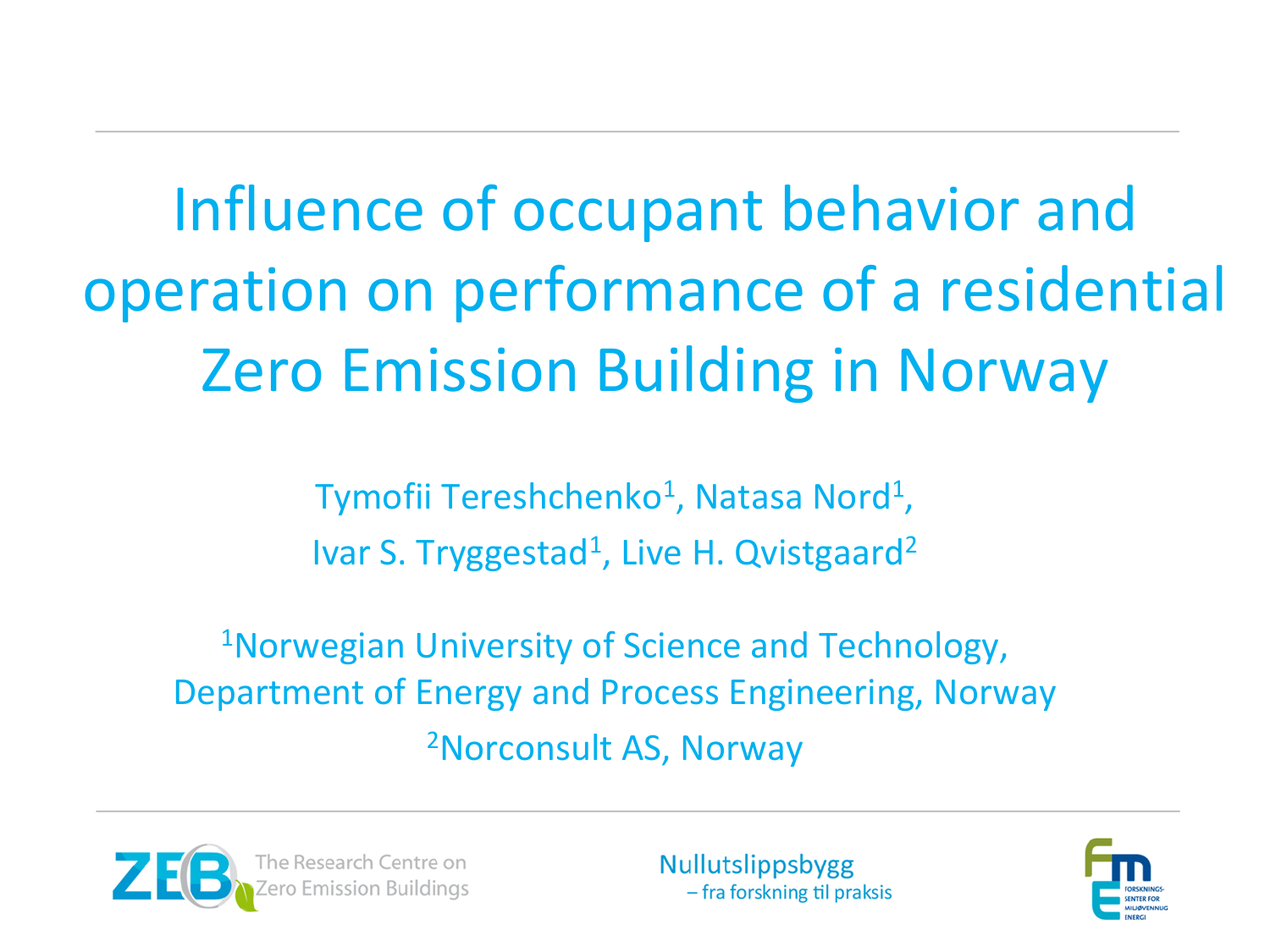# **Building description**

#### Architecture



http://www.multikomf ort.no/prosjekthus/hu set-i-larvik/



- **EXEL 25 THE 25 YEAR 20 ATT** Zero emission building with the ambition level ZEB-Operation and Maintenance
- Two story family home with a floor area of 202 m<sup>2</sup>
- **IDA-ICE** simulation program was used to perform the

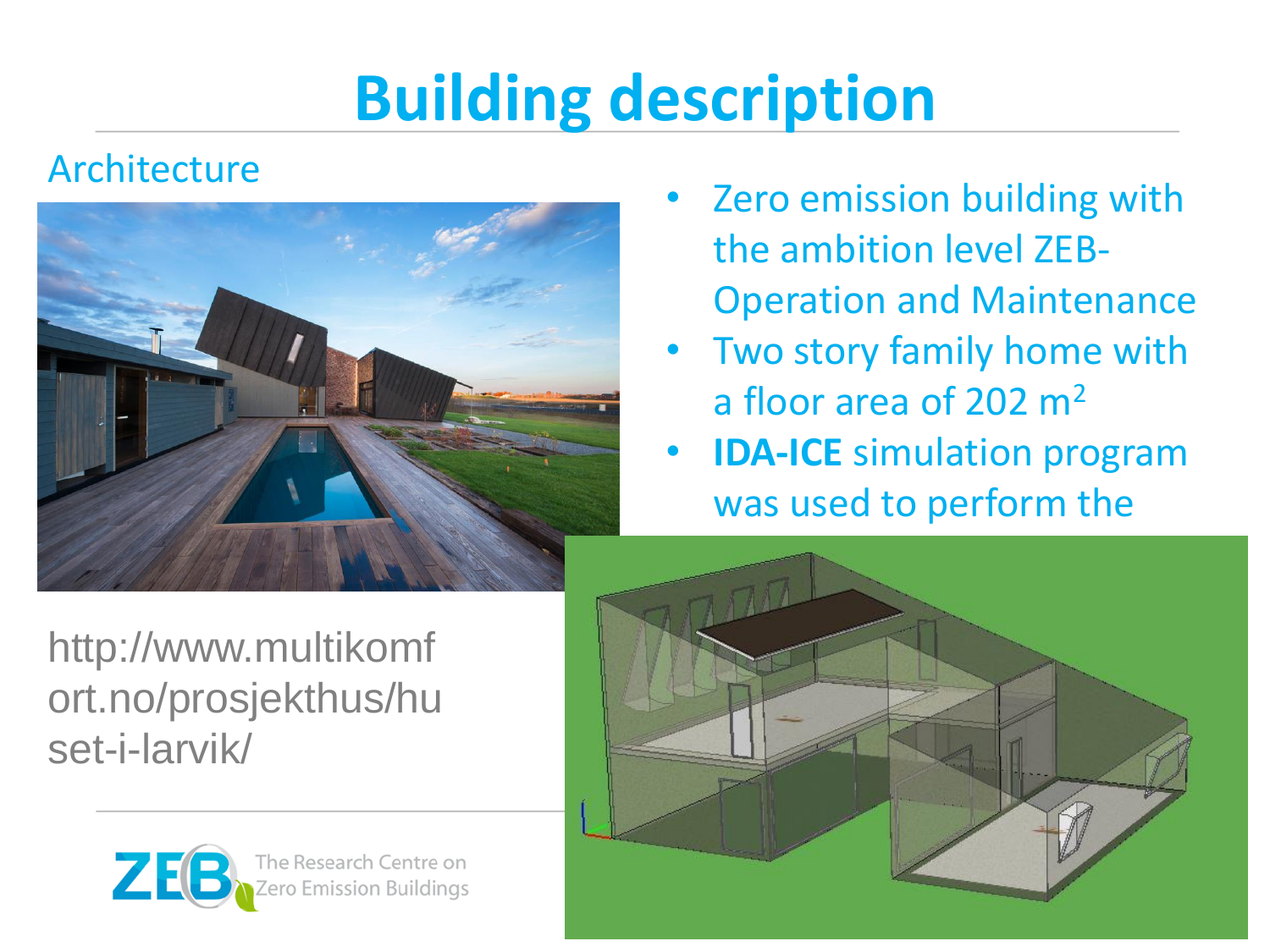### **Energy supply system**

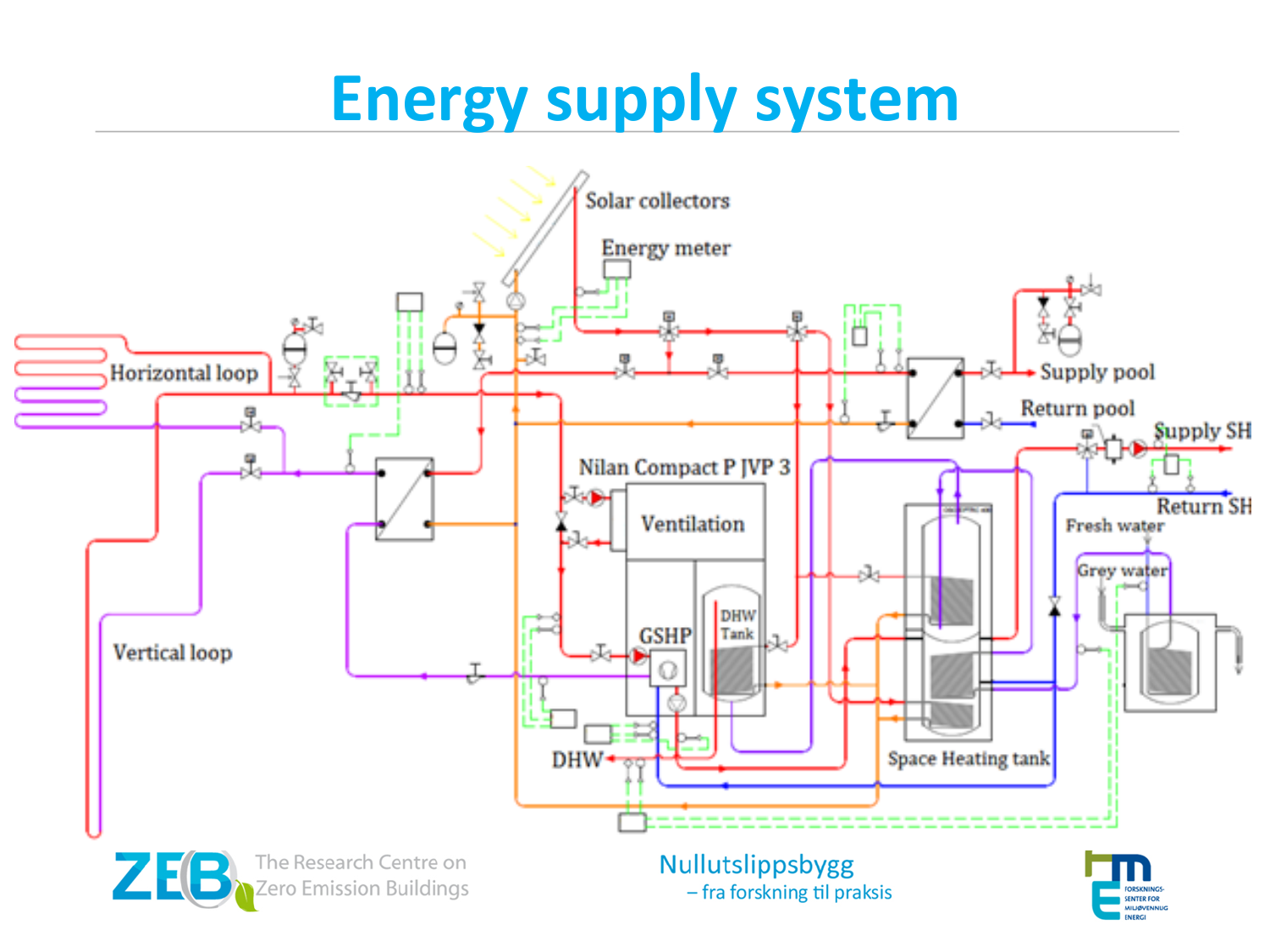## **Electricity use and production**

- The total specific electricity demand was 5 869 kWh/year or 29 kWh/m<sup>2</sup>
- Heating contributed with 17.8 kWh/m<sup>2</sup>
- PV area of  $37.75$  m<sup>2</sup>

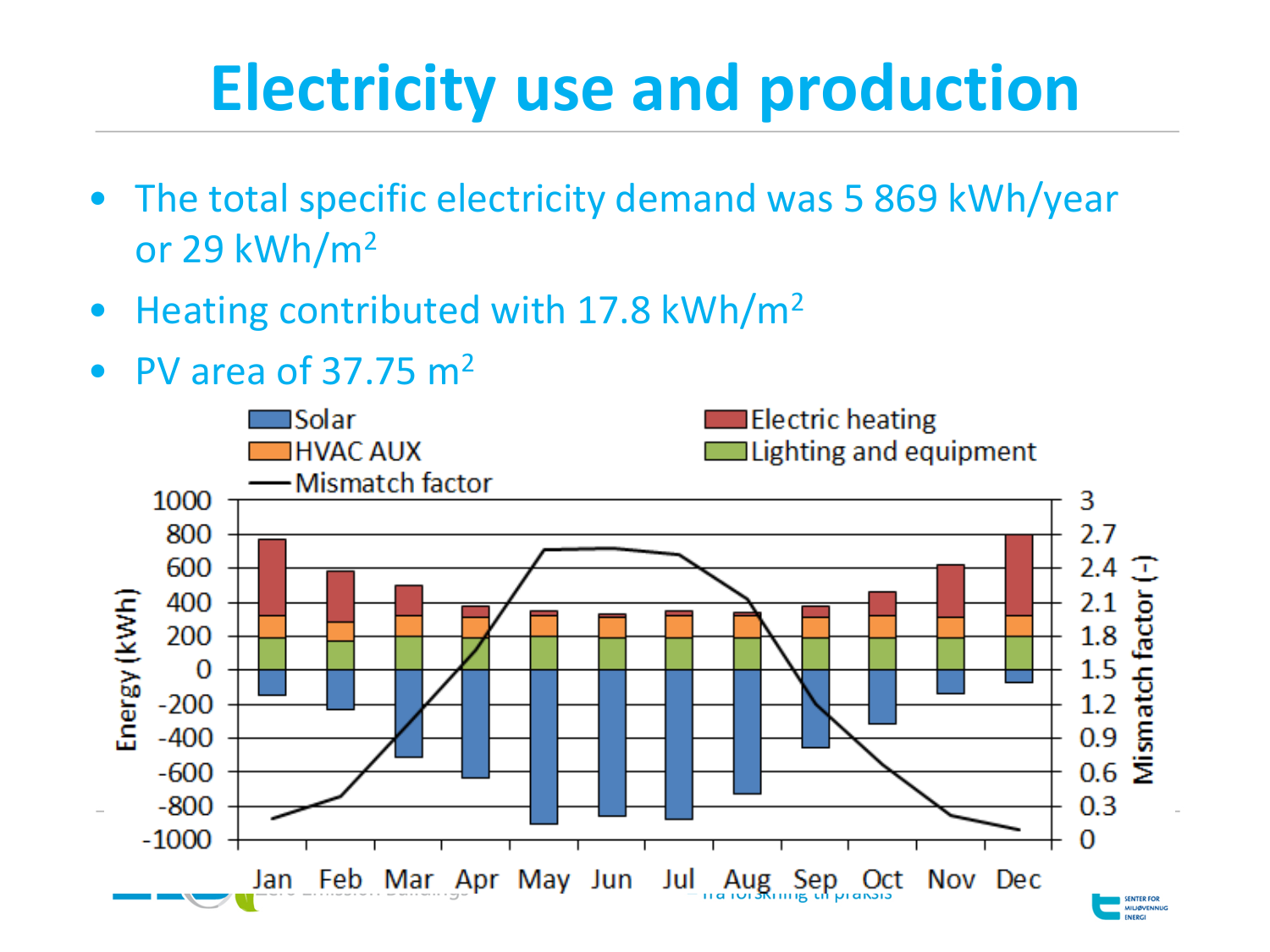### **Mismatch factors on hourly level**

- Hourly mismatch factors varies a lot over the year
- A problem for the energy system due to ZEBs is that ZEB may cause big stress at the energy infrastructure

### Winter day – ZEB behaves as a usual building



### Summer day – ZEB produces much more energy than it uses



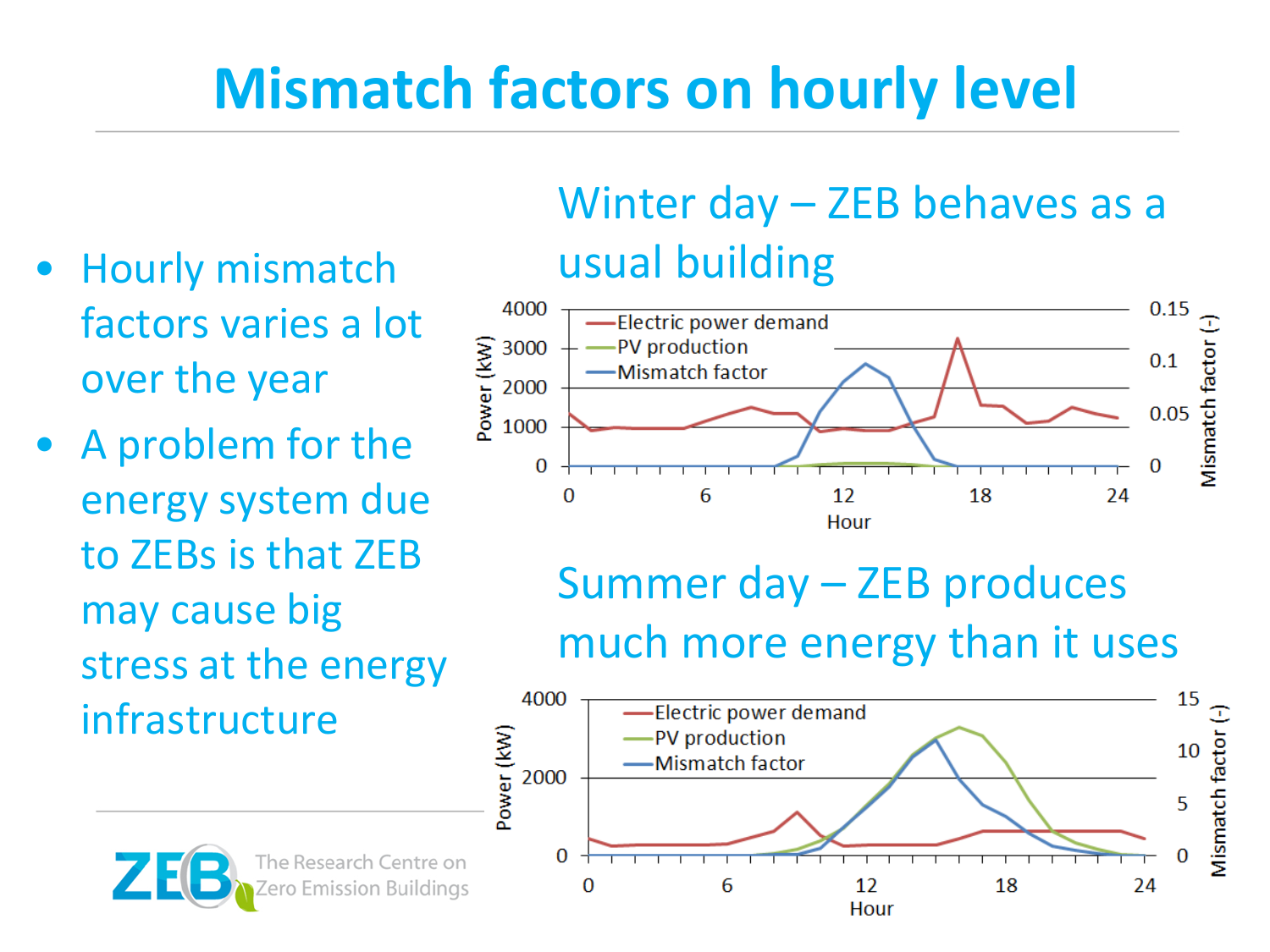# **Influence of setpoint temperature on ZEB performance**



Temperature set point change (K)

#### Annual mismatch factors

| Scenario               | <u>I -1K Reference +1K +2K +3K +4K </u> |                                                     |  |
|------------------------|-----------------------------------------|-----------------------------------------------------|--|
| Mismatch factor 1.02 I | $-1.00$                                 | $\vert$ 0.98 $\vert$ 0.95 $\vert$ 0.93 $\vert$ 0.91 |  |



**Nullutslippsbygg** - fra forskning til praksis

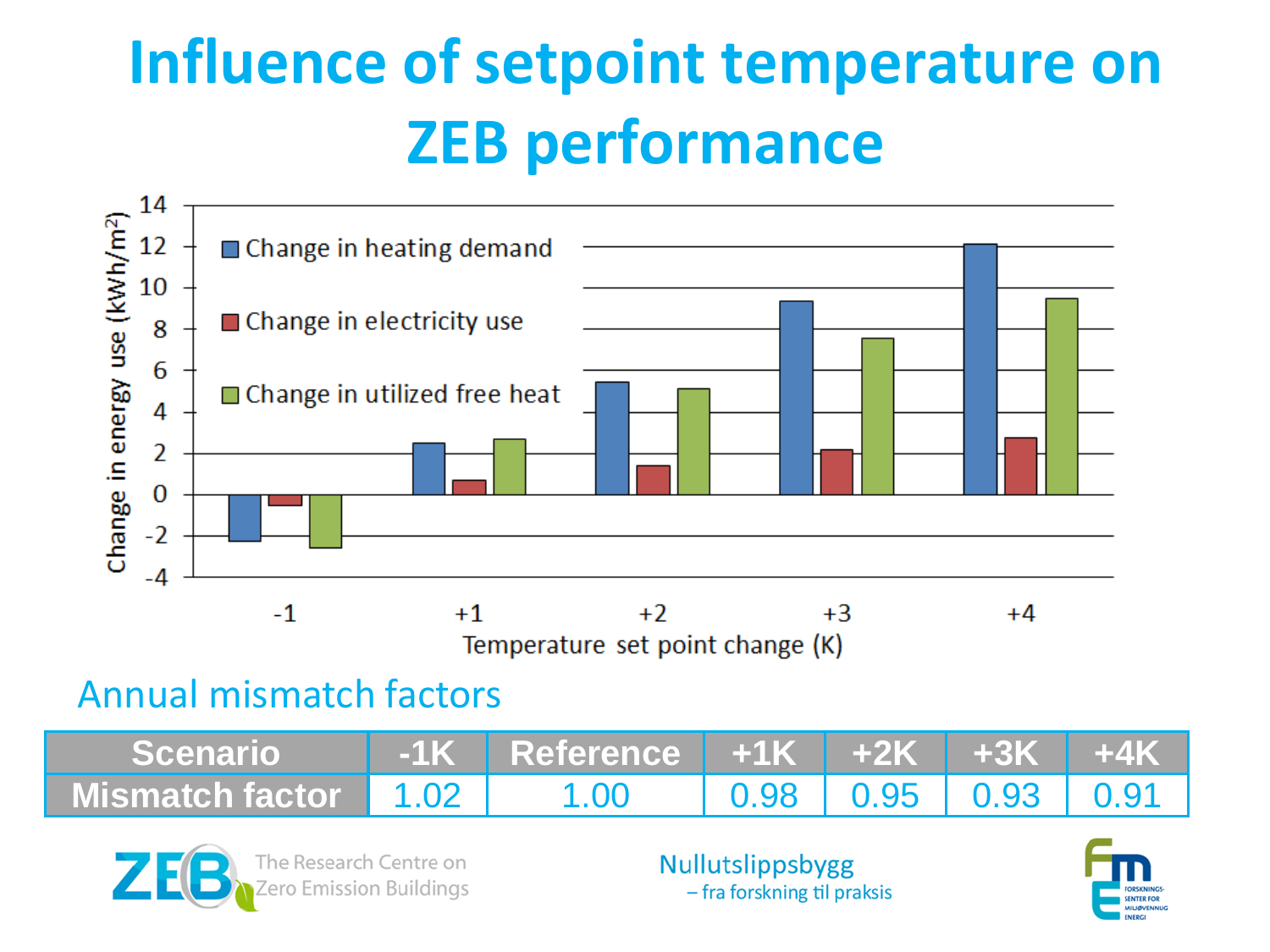## **Influence of electrical equipment use on the ZEB performance**



Change in equipment use (%)

#### Annual mismatch factors

| <i><b>Scenario</b></i>                            | <b>IEQ</b><br>$-20%$ | <b>JEQ7</b><br>$-10\%$ | Reference EQ                                    |      | <b>IEQ</b><br>$+10\%$ +20% | <b>IEQI</b><br>$+50\%$                                        |
|---------------------------------------------------|----------------------|------------------------|-------------------------------------------------|------|----------------------------|---------------------------------------------------------------|
| <b>Mismatch factor</b>                            | 1.07                 | 1.04                   | 1.00                                            | 0.97 | 0.93                       | 0.85                                                          |
| The Research Centre on<br>Tero Emission Buildings |                      |                        | Nullutslippsbygg<br>- fra forskning til praksis |      |                            | <b>FORSKNINGS</b><br><b>SENTER FOR</b><br><b>MILIØVENNLIG</b> |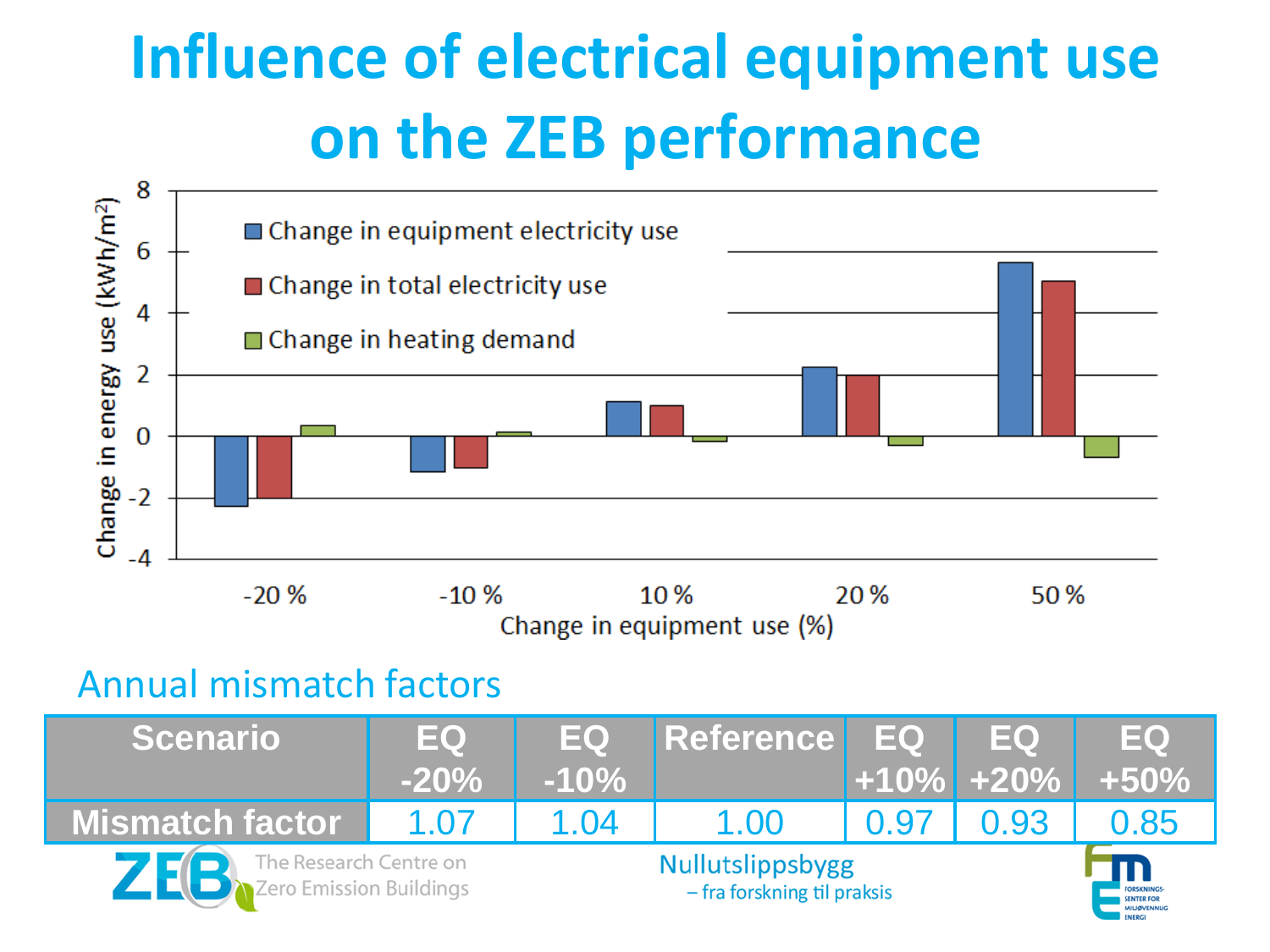## **Overall influence of occupant behavior on ZEB performance**



#### Annual mismatch factors

ro Emission Buildings

| Scenario            | <b>Description</b>                                | <b>Value</b> |  |  |  |
|---------------------|---------------------------------------------------|--------------|--|--|--|
| <b>Conservative</b> | EQ and DHW decreased 20%                          | 1.16         |  |  |  |
|                     | and Tin lower for -1K                             |              |  |  |  |
| <b>Reference</b>    | <b>Standard values</b>                            |              |  |  |  |
| <b>Wasteful</b>     | EQ and DHW increased 20% and                      | 0.85         |  |  |  |
|                     | Tin higher for 2 K                                |              |  |  |  |
|                     | The Research Centre on<br><b>Nullutslippsbygg</b> |              |  |  |  |

- fra forskning til praksis